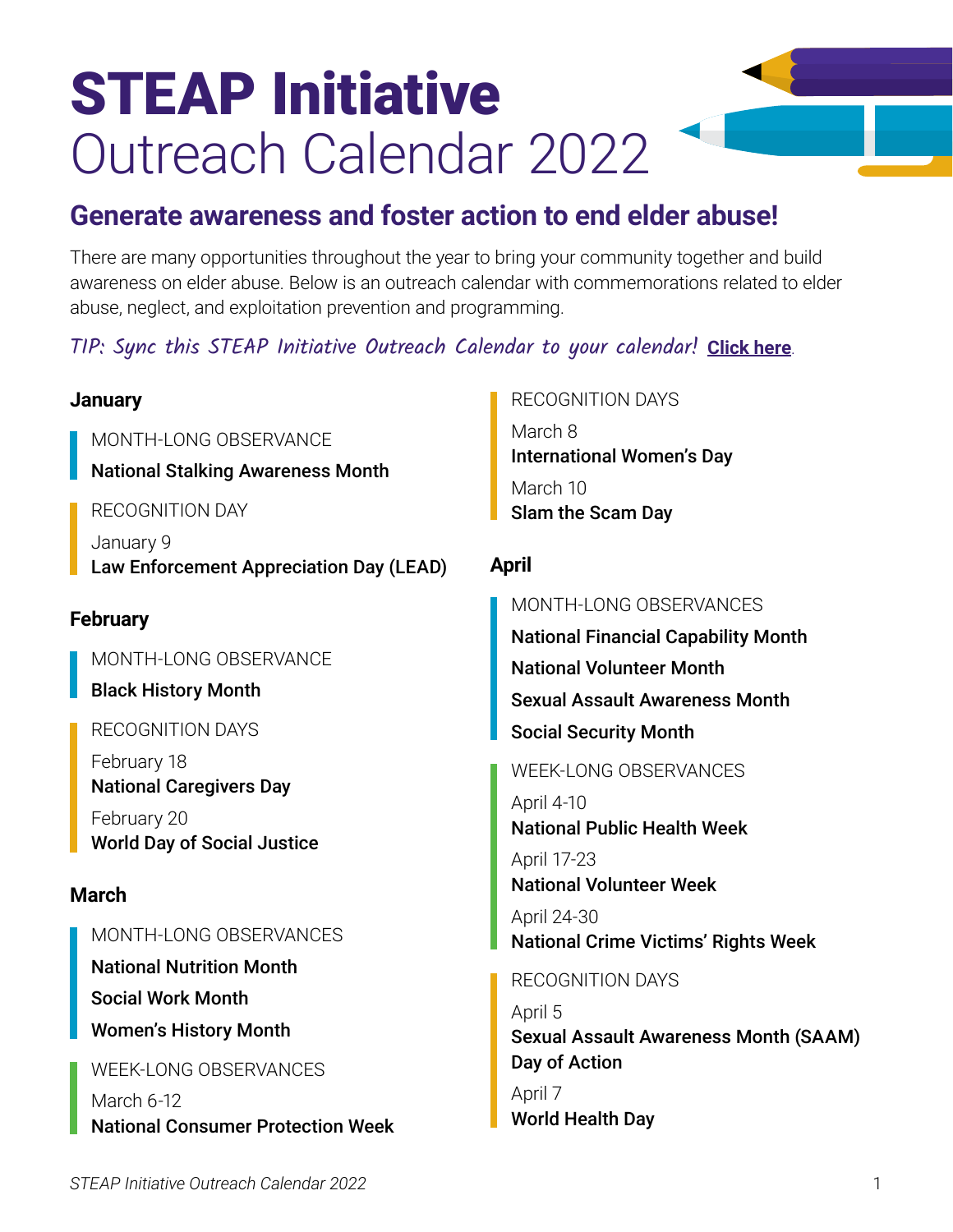# **May**

MONTH-LONG OBSERVANCES Asian Pacific American Heritage Month Better Hearing and Speech Month Jewish American Heritage Month Mental Health Month Older Americans Month

#### RECOGNITION DAYS

May 8 Mother's Day

May 15 International Day of Families National Senior Fraud Awareness Day

May 20 Older Adult Mental Health Awareness Day

May 21 World Day for Cultural Diversity for Dialogue and Development

May 25 National Senior Health and Fitness Day

#### **June**

#### MONTH-LONG OBSERVANCES

Alzheimer's & Brain Health Awareness Month LGBTQ+ Pride Month National Safety Month

#### RECOGNITION DAYS

June 15 World Elder Abuse Awareness Day June 19 Father's Day June 22 Olmstead Anniversary (1999)

## **July**

RECOGNITION DAYS July 14 Older Americans Act Anniversary (1965) July 30 Medicare & Medicaid Anniversary (1965)

# **August**

RECOGNITION DAYS

August 9 International Day of the World's Indigenous People

August 14 Social Security Anniversary (1935)

August 21 Senior Citizens Day

# **September**

MONTH-LONG OBSERVANCES

Healthy Aging Month National Hispanic Heritage Month (9/15-10/15) National Preparedness Month National Senior Center Month

National Suicide Prevention Month

World Alzheimer's Month

#### WEEK-LONG OBSERVANCES

September 15-21 National Medicare Education Week September 18-24 National Employ Older Workers Week

#### RECOGNITION DAYS

September 10 World Suicide Prevention Day

September 11 Grandparents Day

September 21 World Alzheimer's Day

September 22 National Falls Prevention Awareness Day

September 28 National Good Neighbor Day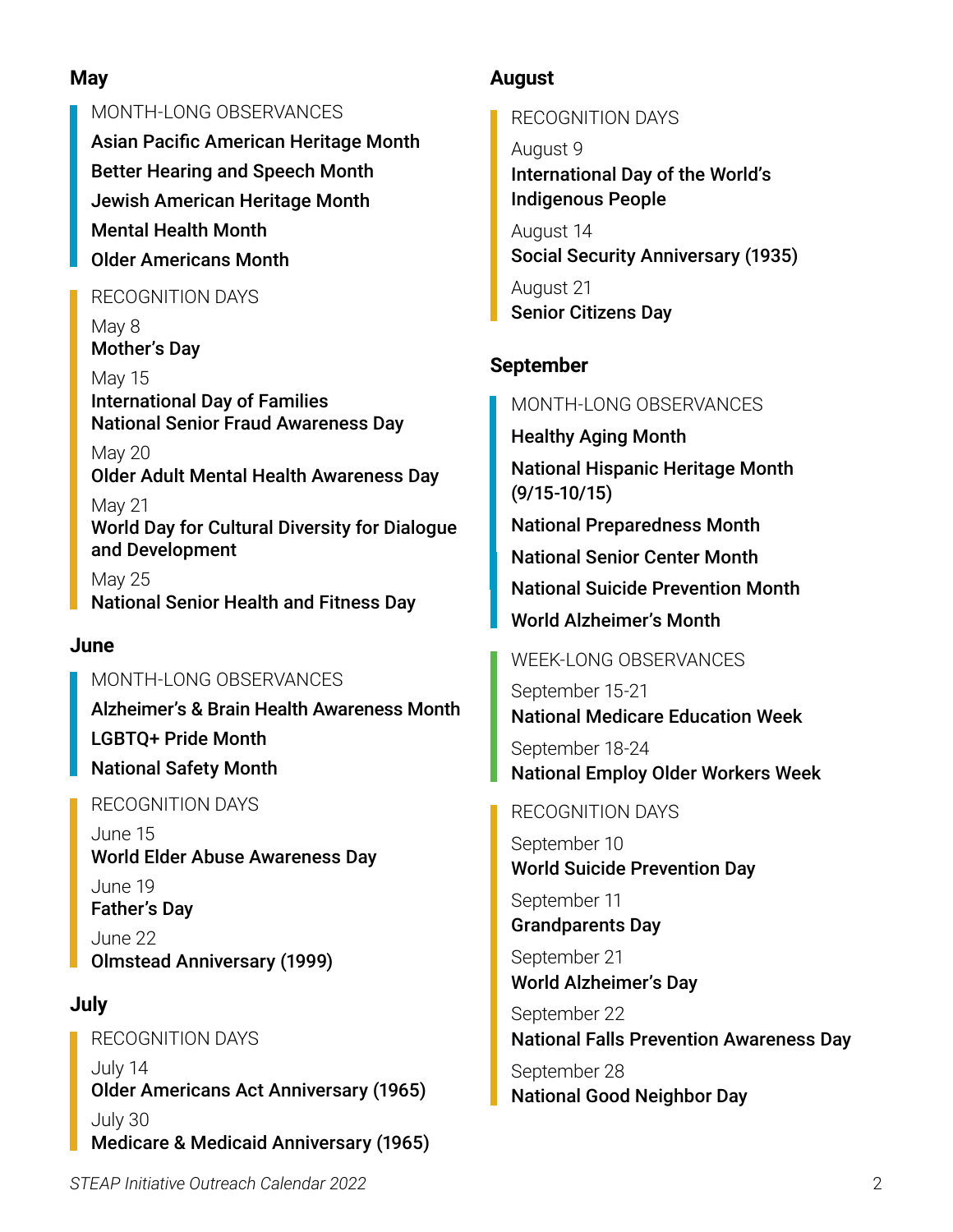#### **October**

#### MONTH-LONG OBSERVANCES

Crime Prevention Month

Cyber Security Awareness Month

Domestic Violence Awareness Month

Health Literacy Month

LGBT History Month

National Hispanic Heritage Month (9/15-10/15)

Residents' Rights Month

National Disability Employment Awareness Month

# National Retirement Security Month

WEEK-LONG OBSERVANCES

October 3-9 Active Aging Week October 3-7 Malnutrition Awareness Week

## RECOGNITION DAYS

October 1 International Day of Older Persons

October 2 International Day of Non-Violence

October 10 World Mental Health Day Indigenous Peoples' Day

October 11 National Coming Out Day

October 15 Medicare Open Enrollment Begins (10/15-12/7)

October 21 National Check Your Meds Day

#### **November**

#### MONTH-LONG OBSERVANCES

National Alzheimer's Disease Awareness Month National Family Caregivers Month National Hospice/Palliative Care Month Native American Heritage Month

RECOGNITION DAYS

November 11 Veterans Day November 25 National Day of Listening

# **December**

MONTH-LONG OBSERVANCE

**Home for the Holidays:** Offer tips and encourage families to use holiday gatherings as an opportunity to communicate with older loved ones about important issues concerning their health and welfare. Click here for fact sheets from the NCEA.

RECOGNITION DAY December 10 Human Rights Day